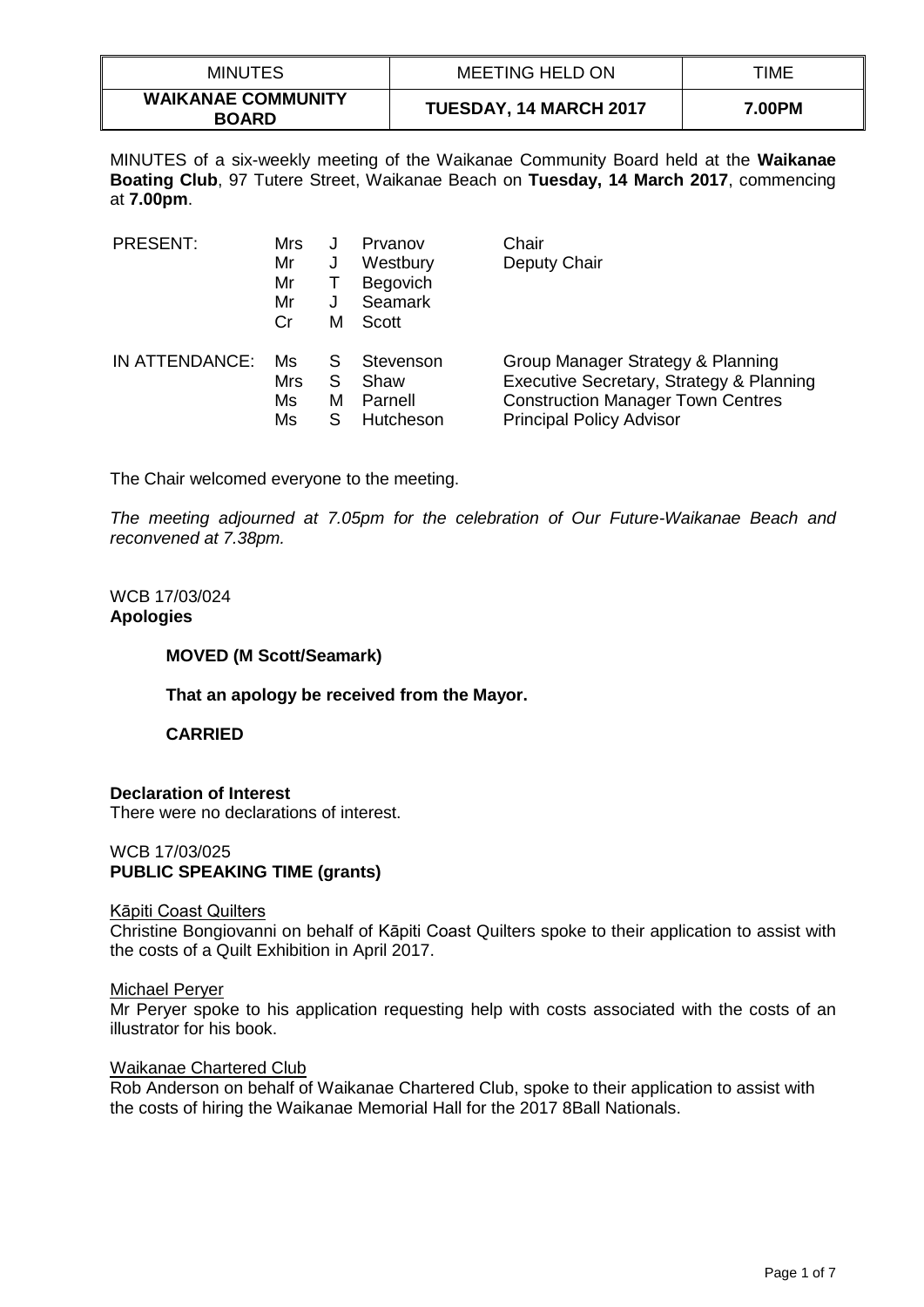| <b>MINUTES</b>                            | MEETING HELD ON               | TIME   |
|-------------------------------------------|-------------------------------|--------|
| <b>WAIKANAE COMMUNITY</b><br><b>BOARD</b> | <b>TUESDAY, 14 MARCH 2017</b> | 7.00PM |

## **PUBLIC SPEAKING TIME (other issues)**

#### Viola Palmer

Ms Palmer spoke to the Board about her concerns with the closure of Wi Parata Reserve with the risk of astelia plants falling out of the Kohekohe trees. The Council has gone overboard closing off this reserve and there needs to be signs warning people and they can decide whether they walk through the reserve.

#### Clive Brugh

Mr Brugh spoke to the Board about his concerns of the management of Freedom Camping in Waikanae Beach, particularly the freedom camping location at Waikanae River Mouth.

#### Roger Marchant

Mr Marchant spoke to the Board about his concerns regarding Freedom Camping at Waikanae Beach that is affecting the Reserve and the Waikanae River Mouth. He wants to encourage the Waikanae Community Board and Council to look at maintaining the sustainability and viability of these areas.

Ms Stevenson provided an update that Council does have a work programme underway to look at dedicated freedom camping areas which includes marked spaces and clearer signage. Ms Stevenson undertook to talk to the Enforcement team in regards to the comments received at the meeting and report back to the Waikanae Community Board.

#### Neil Hobson

Mr Hobson spoke to the Board about Freedom Camping around the Waimanu Lagoons, stating that better placement of signage was needed. It was noted that rubbish bins are full on a regular basis and that there is a large number of geese congregating in this area.

#### James Bishop

Mr Bishop extended an invite to the Board and Community to come to a working bee at the gardens (33 Weggery Drive) on 15 March 2017 at 10am.

#### Destination Waikanae

Sue Lusk on behalf of Destination Waikanae spoke about Waikanae Town Centre Parking and the request for angle parking on the Main Road. She also spoke about the branding for Kāpiti and the need to direct people through the four townships that are off the Expressway.

Cr M Scott extended his thanks to Sue Lusk for all the work that she does with Destination Waikanae. He also asked if Destination Waikanae could get the message out to the Community that they need to make a submission for the Revocation Plan for the Waikanae Town Centre.

#### Penny Eames

Mrs Eames spoke to the Board about the Our Future Waikanae Beach document process. Mrs Eames was concerned that she hadn't seen the completed document and also queried the report (SP-17-139) and asked what the low level of significance under Council Policy meant.

Mrs Eames also provided two suggestions for SH1 Renaming, Kāpiti Highway or Kāpiti Scenic Drive, stating the road should have one name that says who we are.

## Quentin Poole

Mr Poole spoke to the Board about the Freedom Camping at Waimaha Stream and how this area has been left in a mess. Mr Poole also noted issues with enforcement of freedom camping.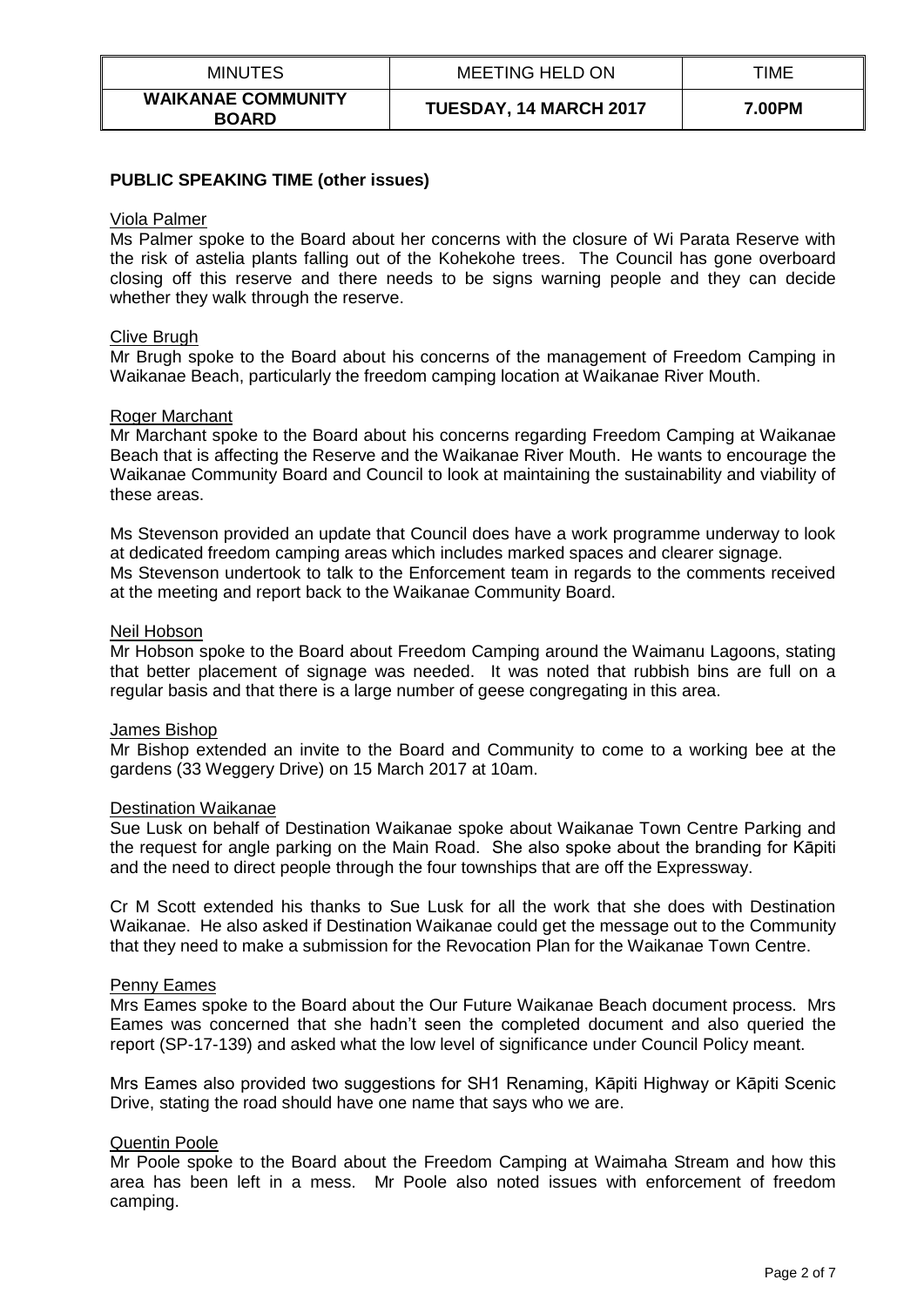| <b>MINUTES</b>                            | <b>MEETING HELD ON</b> | TIME   |
|-------------------------------------------|------------------------|--------|
| <b>WAIKANAE COMMUNITY</b><br><b>BOARD</b> | TUESDAY, 14 MARCH 2017 | 7.00PM |

Cr M Scott encouraged members of the Community to put in a submission to the Public Places Bylaw asking for the Freedom Camping Policy's to be part of the Public Places Bylaw.

## Gerald Rys

Mr Rys spoke to the Board about the Our Future Waikanae Beach document and how the community has been highly engaged with this process. He also had some concerns about the process around this document and what resources will be used. Mr Rys wanted clarification around a noting paper that is going to the Strategy & Policy Committee meeting, and asked why wouldn't the Committee endorse the document.

Mr Rys expressed concern that Council was commissioning a character assessment without input from the Community.

*Mr Begovich left the meeting at 8.39pm and returned at 8.40pm.*

## Kate Morgan

Ms Morgan spoke to the Board about the Our Future Waikanae Beach document. Ms Morgan wanted to publicly acknowledge the work that has gone into this process from Council staff and the Community noting it is a Community Document not a Council one. She extended her thanks to the Waikanae Community Board for taking ownership of this document.

Ms Stevenson explained the Degree of Significance section in the report (SP-17-139) and said that it is no reflection on the gravity with which Council views this document. In regards to the Character Assessment, Ms Stevenson clarified that all interested parties will be able to engage with the draft plan change process, but the character assessment was an independent input into a statutory process.

Ms Stevenson also clarified that there are opportunities for the Community Board to fund initiatives, and the document can underpin bids to Annual Plans and Long Term Plans.

*The meeting adjourned at 8.50pm and reconvened at 8.52pm.*

WCB 17/03/026 **Consideration of Applications for Funding (SP-17-149)**

# **MOVED (M Scott/Westbury)**

**That the Waikanae Community Board grants the Kapiti Coast Quilters a discretionary grant of \$500.00 to help with the costs of a Quilt Exhibition in April 2017.**

**CARRIED**

## **MOVED (M Scott/Begovich)**

**That the Waikanae Community Board agreed to let the grant application from Michael Peryer to help with the costs of an illustrator for his book lie on the table. This application will be considered at the next meeting so the terms of reference can be reviewed around this application.** 

## **CARRIED**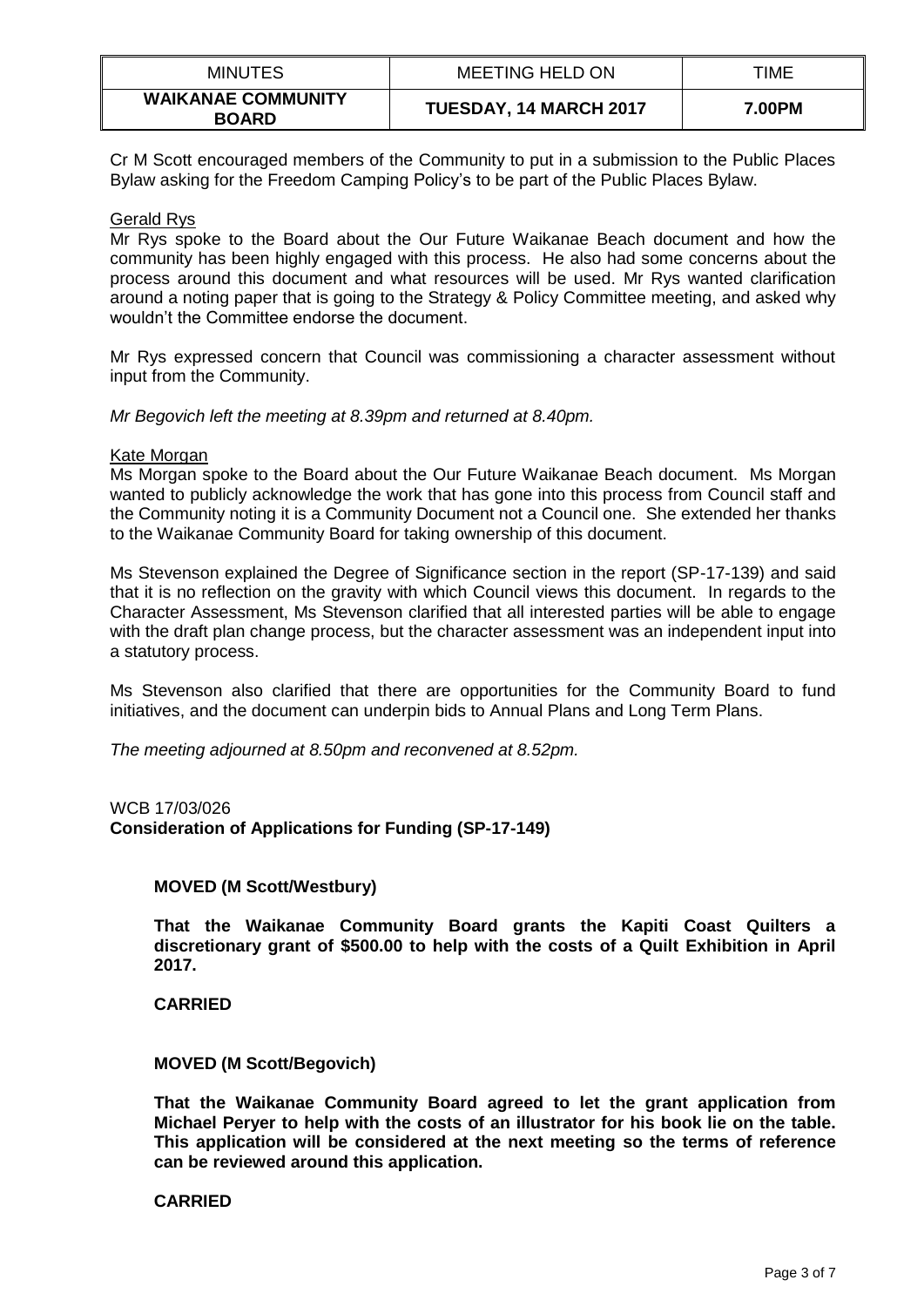| <b>MINUTES</b>                            | <b>MEETING HELD ON</b> | TIME   |
|-------------------------------------------|------------------------|--------|
| <b>WAIKANAE COMMUNITY</b><br><b>BOARD</b> | TUESDAY, 14 MARCH 2017 | 7.00PM |

## **MOVED (M Scott/Westbury)**

**That the Waikanae Community Board agreed to let the grant application from the Waikanae Chartered Club to assist with the costs of hiring the Waikanae Memorial Hall for the 2017 8Ball Nationals to lie on the table. Cr M Scott and Cr Cardiff will liaise with the organising Committee and Council to review the hall charge hire. This would be reconsidered at the next meeting.**

## **CARRIED**

## **MOVED (M Scott/Westbury)**

**The Waikanae Community Board agrees to transfer \$500.00 from the Waikanae Promotional Fund to the Discretionary Grants Fund to cover the shortfall.**

**CARRIED**

## WCB 17/03/027 **MEMBERS BUSINESS**

- **(a) Public Speaking Responses** Responses were answered in public speaking time.
- **(b) Leave of Absence**

**MOVED (M Scott/Westbury)**

**That the Waikanae Community Board grants a leave of absence to:**

**Jeremy Seamark for 2-6 May 2017**

**Tonchi Begovich for 10 - 21 April 2017**

**Jocelyn Prvanov for 28 June – 1 August 2017**

## **CARRIED**

It was noted that Cr M Scott had requested leave from 21 April to 19 May inclusive at a previous Council meeting.

- **(c) Matters of an Urgent Nature** There was none.
- **(d) Declarations of Interest** There were no declarations of interest.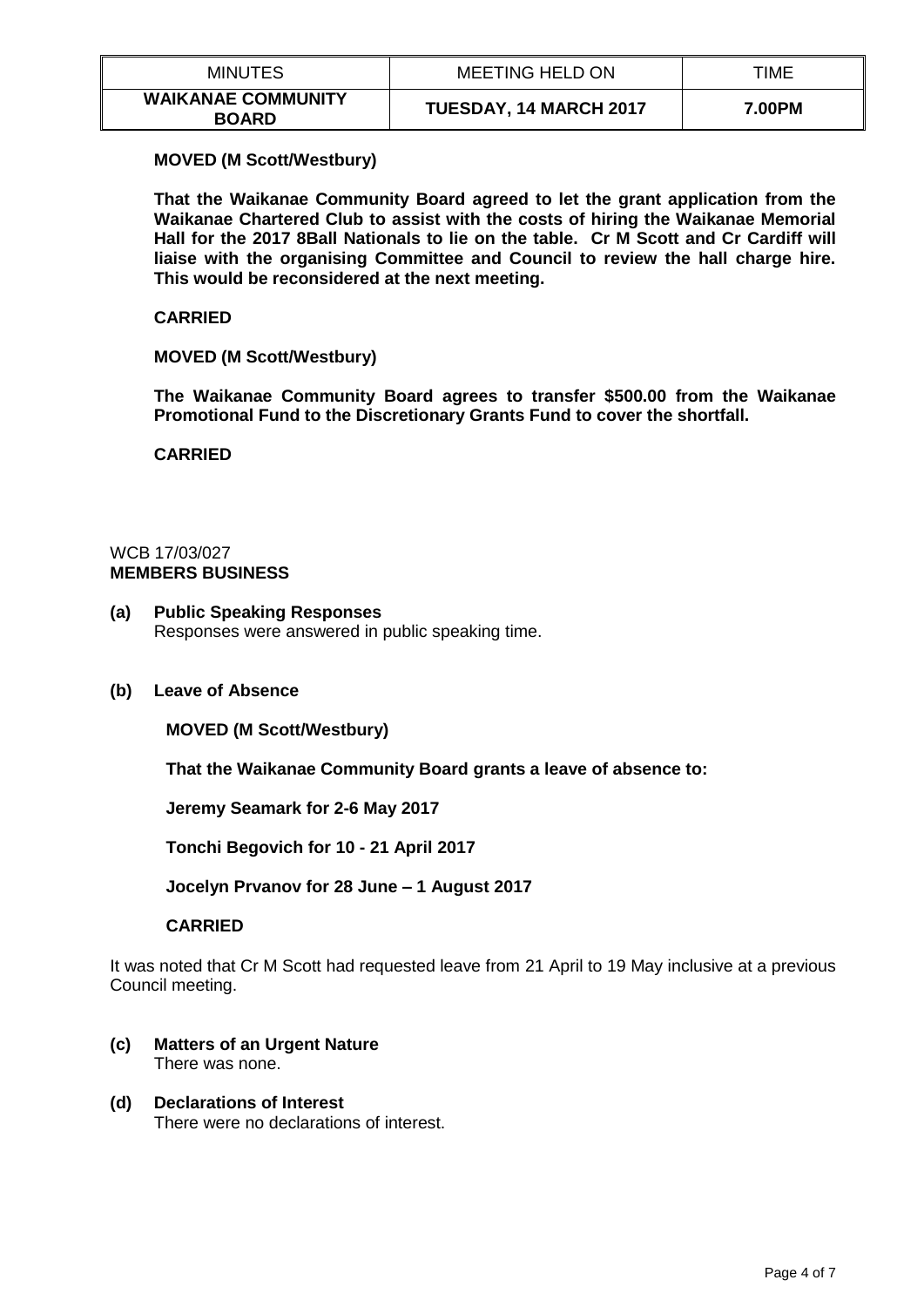| <b>MINUTES</b>                            | <b>MEETING HELD ON</b>        | TIME   |
|-------------------------------------------|-------------------------------|--------|
| <b>WAIKANAE COMMUNITY</b><br><b>BOARD</b> | <b>TUESDAY, 14 MARCH 2017</b> | 7.00PM |

## WCB 17/03/028 **Our Future Waikanae Beach (SP-17-139)**

Ms Sam Hutcheson (Principal Policy Advisor) spoke to the report. This report is seeking endorsement from the Waikanae Community Board for Our Future Waikanae Beach and adoption of an implementation and monitoring approach.

Waikanae Beach residents with the support of the Board have developed this vision and action plan over the last eighteen months.

Ms Stevenson clarified the process around this report going to the Strategy & Committee meeting and also around Council's significance policy.

The Chair thanked Ms Hutcheson for all her work on this project.

# **MOVED (M Scott/Begovich)**

**That the Waikanae Community Board:**

- **endorses Our Future Waikanae Beach as tabled at this meeting, acknowledges the extensive community engagement, and thanks the many volunteers for their work**
- **continues to provide advocacy and facilitation to ensure the implementation and monitoring of Our Future Waikanae Beach**
- **recommends that Our Future Waikanae Beach be placed as an item on the Strategy & Policy Committee agenda for noting.**

An additional motion was proposed.

**That the Waikanae Community Board acknowledges the work and effort that Ms Hutcheson has put into this positive and effective process for the Waikanae Community.**

## **CARRIED**

## WCB 17/03/029 **Presentation: Waikanae Sign**

Michelle Parnell provided an update on the Welcome to Waikanae sign and possible locations. The locations for discussion were:

- South of Waikanae Railway Bridge Underpass, on left hand side going north;
- North of Waikanae township, on right hand side going south;
- Possible third sign to be located at Expressway off-ramp.

The main points of discussion were:

- Economic Development of the Kāpiti region and making sure people come off the expressway to Waikanae;
- Signage is a complex issue and the Board needs to get it right, there needs to be more discussion around this;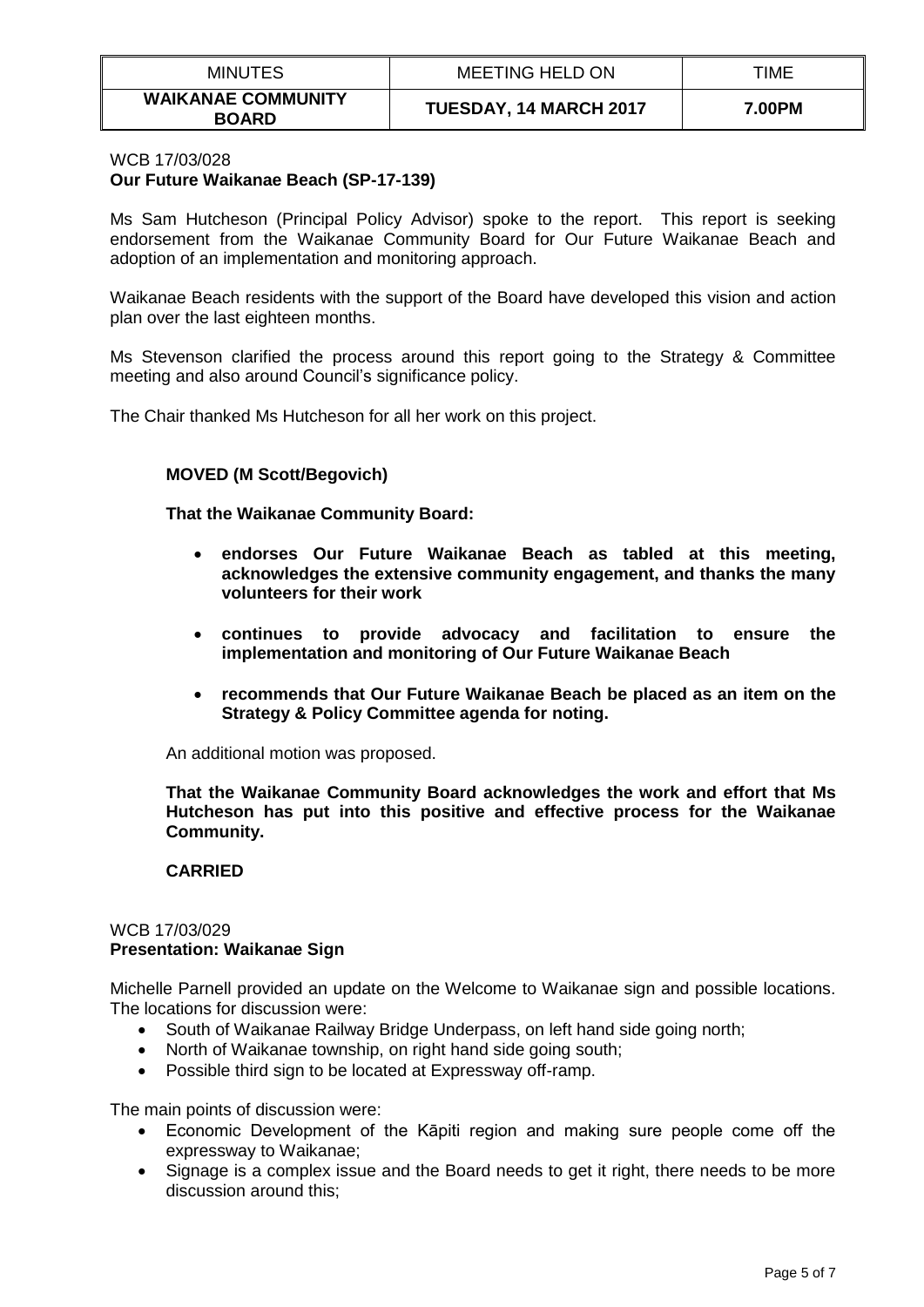| <b>MINUTES</b>                            | <b>MEETING HELD ON</b> | TIME   |
|-------------------------------------------|------------------------|--------|
| <b>WAIKANAE COMMUNITY</b><br><b>BOARD</b> | TUESDAY, 14 MARCH 2017 | 7.00PM |

 There needs to be discussion with other Community Boards around an overall plan for signage, this could be discussed at the next joint Community Board meeting.

WCB 17/03/030 **Community Board Training Options 2016/2017 – Attendance at Community Boards' Conference 2017 (Corp-17-140)**

**MOVED (M Scott/Begovich)**

**That the Waikanae Community Board approves the attendance of Jocelyn Prvanov and Jeremy Seamark at the New Zealand Community Board Conference in Methven on 12-13 May 2017.**

**That the Board Chair is authorised to appoint another delegate in the event that the original nominee cannot attend.**

**That the delegate/s will provide in a timely fashion written reports on their experience for publication in the Elected Members' Bulletin.**

## **CARRIED**

# WCB 17/03/031 **CONFIRMATION OF MINUTES: 31 January 2017**

# **MOVED (Seamark/Westbury)**

**That the minutes of the Waikanae Community Board meeting held on 31 January 2017 be adopted as a true and correct record of that meeting.** 

# **CARRIED**

# WCB 17/03/032 **Matters Under Action**

## Pharazyn Reserve Management Plan

The Chair asked if what the timeframes around this plan. Ms Stevenson reiterated that the Group Manager of Community Services was happy to meet with the Board and receive input around this process.

## Cleaning up/painting of the Waikanae Bridge

The Board thanked Destination Waikanae for their work around this area and how they have found a way forward and completed some painting.

## Emergency Rail Crossing

Cr M Scott said that a report was being prepared which would include costings. This was proposed for the Operations and Finance Committee 11 May meeting, but will need to be confirmed. There was no further update on this matter from Cr M Scott.